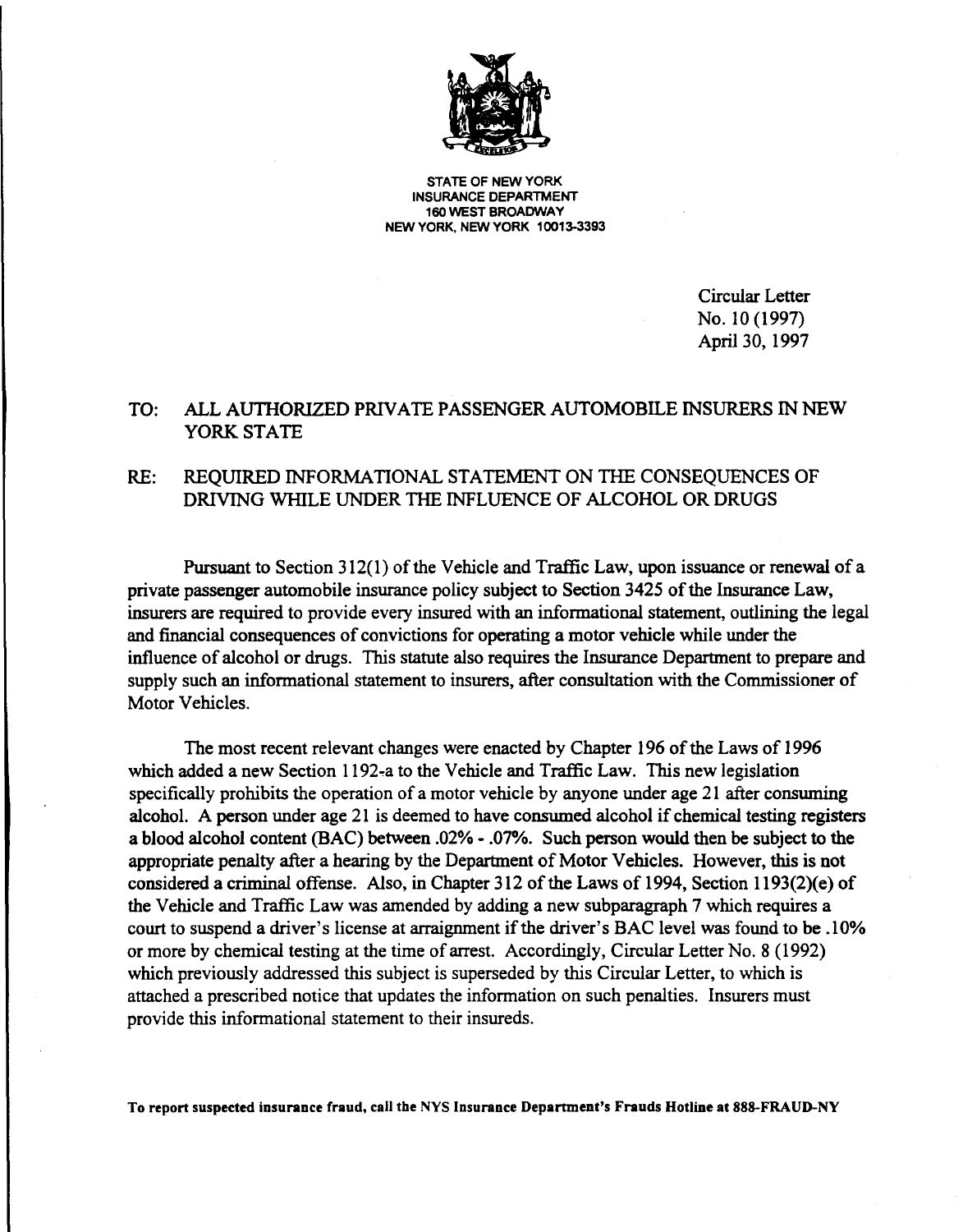The penalties reflected in this informational statement became effective for all violations on or after November 1, 1996. Companies should furnish this statement to all newly written insureds no later than July 1, 1997, and to all other insureds with the next renewal or billing notice sent to them on or after August 1, 1997. Insurers may revise the format of the statement to accommodate their internal operating systems and mailing procedures, but any variation in the text of the attached statement must be submitted to the Insurance Department for review. Such submission shall include a letter pointing out deviations from the attached statement.

Very truly yours.

*~le-\_* 

Stewart Keir, CPCU, CFE, CIE Assistant Deputy Superintendent & Chief Property and Casualty Bureau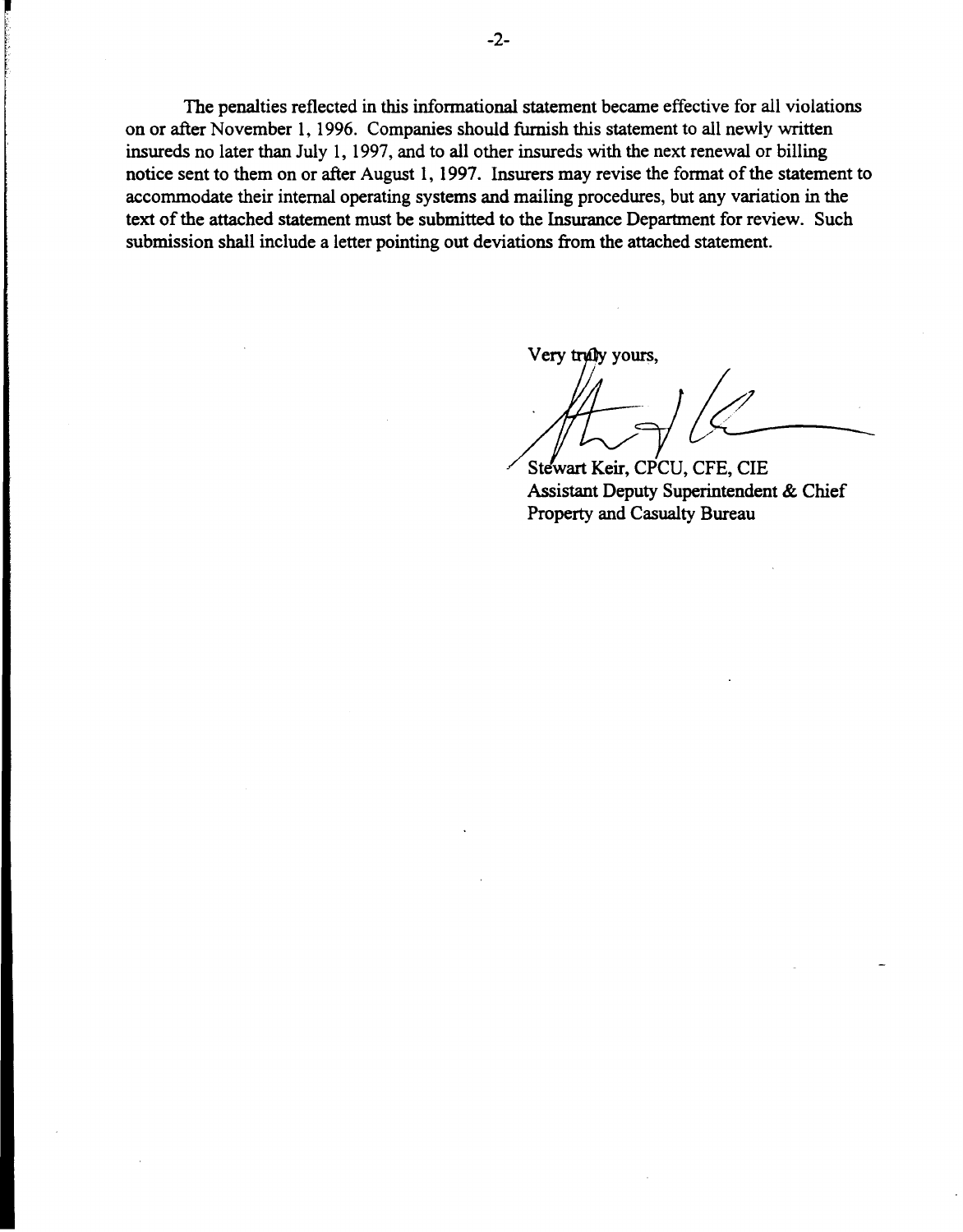#### TO ALL OPERATORS OF MOTOR VEHICLES IN NEW YORK STATE

As your insurance company, we are required by law to advise you of the legal and financial consequences of being convicted for operating a motor vehicle while under the influence of alcohol or drugs. We strongly endorse the message conveyed by the law - that it doesn't pay to drink and drive.

Alcohol or drug impairment is a major problem involving not only the impaired driver, but other innocent drivers and pedestrians. We are constantly reminded of the serious consequences of drinking and driving, yet property damage, injuries and deaths caused by alcohol or drug-impaired driving continue to be a major problem. In fact, studies (such as those published in "Fatality Facts 1995" by the Insurance Institute for Highway Safety) show that 36% of fatally injured drivers had a blood alcohol content of .10% or more.

New York State has recently passed laws requiring the court to suspend a driver's license, pending prosecution, for excessive blood alcohol content at the time of arrest. Also, New York State has specifically imposed penalties for persons under the age of 21 who operate a motor vehicle after consuming alcohol.

Please familiarize yourself, and anyone else who operates your vehicle, with this important information. Please remember: If**you drink, don't drive!** 

#### **BASIC PENALTIES. DEGREE OF IMPAIRMENT AND INSURANCE PENALTIES**

When your license is revoked by the Department of Motor Vehicles, you will be required to pay a \$50 fee at the time of re-application, unless you participate in the New York State Alcohol and Drug Rehabilitation Program, known as the Drinking Driver Program. This fee is non-refundable even if your application is denied, and is in addition to any fines imposed by the courts.

Ifyou have been drinking or taking drugs and cause a death or serious injury as a result of a traffic accident, you may face felony charges of vehicular manslaughter or vehicular assault. Conviction of such a charge could result in a \$15,000 fine and/or up to fifteen years in prison.

If you attend the Drinking Driver Program, you must pay an administrative fee of \$75 and a course tuition fee of \$175. In addition, if you are required to obtain an evaluation and/or treatment for alcohol-related problems, you must also pay for these additional services.

If you drive while your license is suspended or revoked for DWI (Driving While Intoxicated), DW AI (Driving While Ability Impaired), or for refusing a chemical test, you face a mandatory jail term of 7 to 180 days or probation, and a mandatory fine of \$500-\$1000.

Ifyou are under the age of21 and deemed to have consumed alcohol (.02%-.07% blood alcohol content) while operating a motor vehicle, your license will be suspended for six months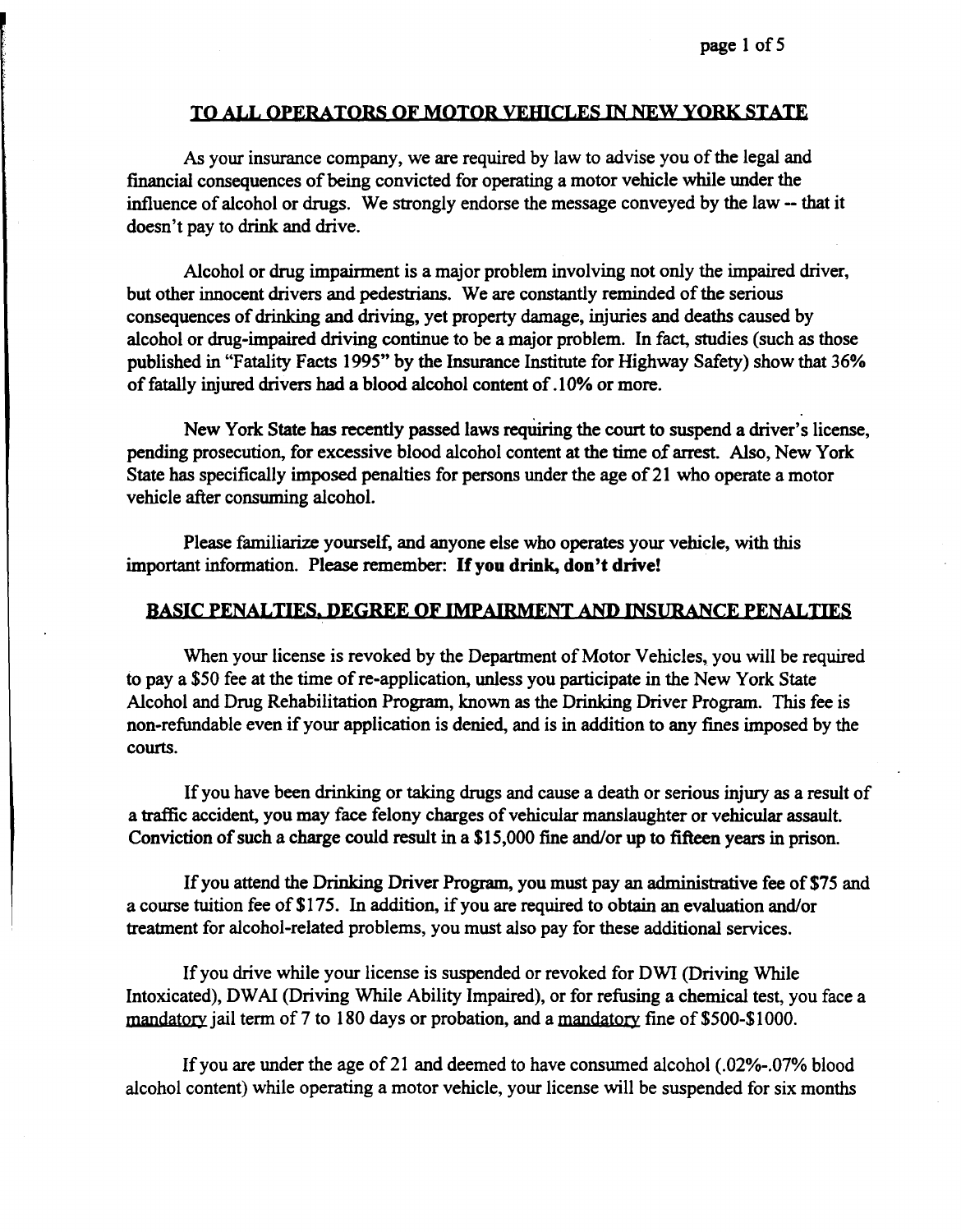for a first time offense. If you have two such offenses, your license will be revoked for a period of one year or until you reach the age of21, whichever is greater.

If you are convicted of an alcohol-related offense outside of New York State, your license will be revoked in New York State for a minimum period of ninety (90) days. This is in addition to any fines and/or jail sentences imposed by a court in the state in which the incident occurred, or any action against your driving privilege in that state.

### **HOW MANY DRINKS MAKE YOU LEGALLY INTOXICATED?**

In New York State, in addition to the common law offense of driving while intoxicated, there is an equivalent offense if you operate a motor vehicle with a blood alcohol content (BAC) of.10% or more. You may be convicted of this offense whether or not you are intoxicated or impaired. New York State also prohibits the operation of a motor vehicle while impaired by alcohol (DWAI). A BAC result of more than .05% but less than .10% is **evidence** of impairment but is not required to **prove** impairment.

Any amount of drinking will affect your judgment and coordination. The degree of impairment depends on four basic factors:

- (a) how much you drink;
- (b) how long you drink;
- (c) eating before or during drinking, as food slows absorption of alcohol; and
- (d) your body weight.

A 12-ounce can of beer, 5-ounce glass ofwine, or a shot of 86-proofliquor all contain the same amount of alcohol. Your body metabolizes about one drink each hour. Only time will truly sober you up, not coffee, a walk, or a cold shower.

Therefore, if you consume more than one drink per hour, the likelihood is that you are at least DWAI if you weigh around 110 pounds and had 2 drinks, or DWAI if you had 3 drinks and weigh 170 pounds or more. As a rule of thumb for an average 140-160 pound person, BAC level rises .02% per hour per drink.

As an example, a 140-pound person who consumes 5 drinks in a two-hour period will have a .08% BAC (deducting .02% for the passage of time). Even if no more alcohol is consumed, that individual may not safely drive for at least 4 hours. Remember, any elevation in BAC will impair your judgment and coordination.

### **ALCOHOL/DRUG-RELATED CONVICTIONS AND YOUR AUTOMOBILE INSURANCE POLICY**

Suspension or revocation of your driver's license ( or the driver's license of any person who normally operates an automobile insured under your policy) is just cause for your insurance company to cancel your automobile insurance policy.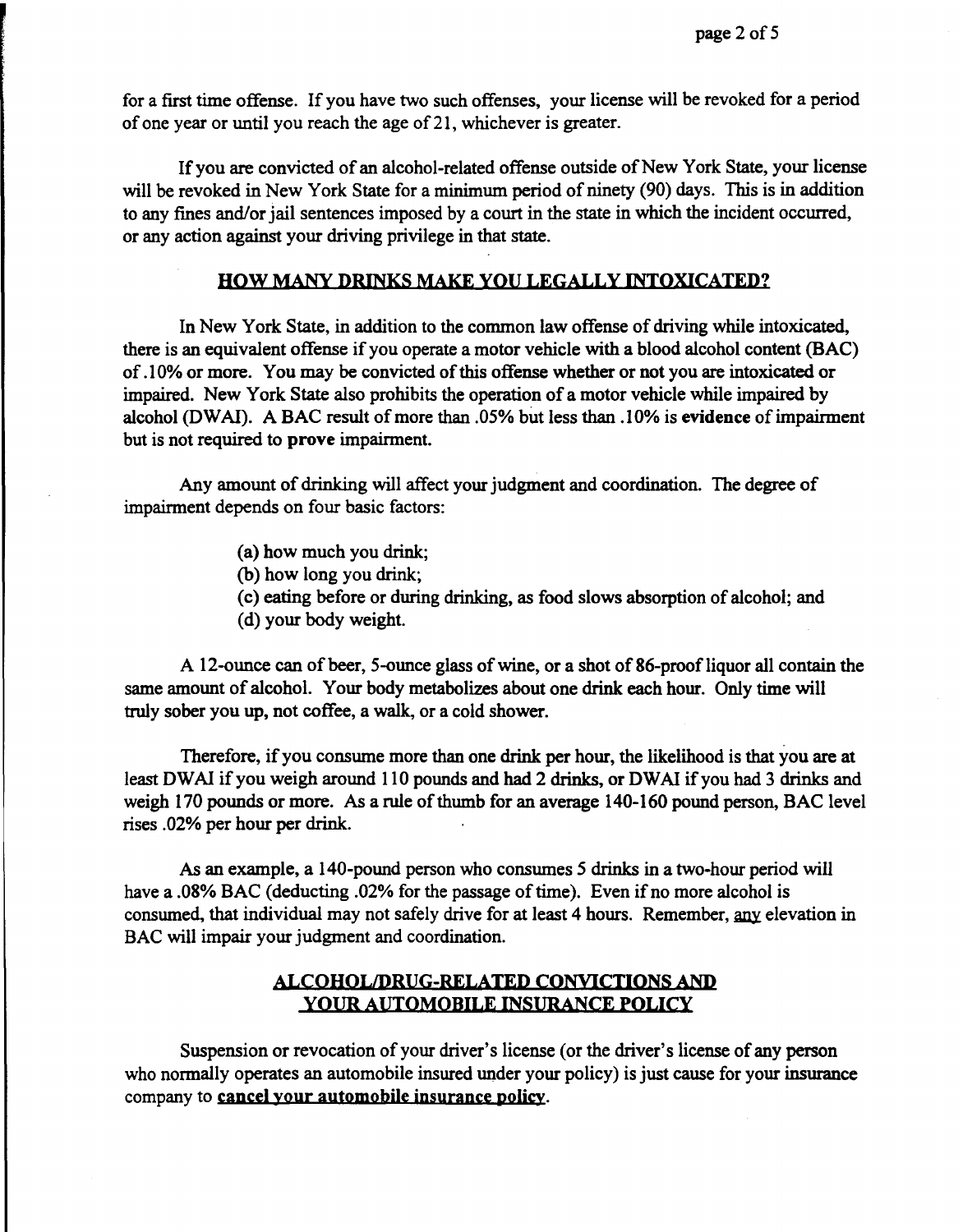A conviction of driving while impaired or intoxicated through the use of alcohol or drugs will probably result in non-renewal of your insurance policy, and in your inability to obtain insurance with another company in the voluntary market. You will then find yourself relegated to the New York Automobile Insurance Plan (Assigned Risk Plan), at a substantially higher cost.

Currently, under the Assigned Risk Plan, a conviction of operating a motor vehicle while intoxicated or impaired by the use of alcohol or drugs will result in a **7S% surcharge, increasing your automobile insurance premiums for three years.** Most automobile insurance companies will also surcharge your premiums substantially for any convictions of operating a motor vehicle while under the influence of alcohol or drugs.

### **NO-FAULT EXCLUSIONS**

Still another reason for not driving in an intoxicated or impaired condition due to drinking or drugs, is that No-Fault benefits will not be available to you if you are injured as a result. Any basic economic loss (medical expenses, wage loss, other necessary expenses, death benefit) attributable to your own bodily injury would be outside of the No-Fault system. If you permit a non-DWI or non-DWAI person to drive your vehicle for you, then full No-Fault benefits will be available to you and all occupants of your vehicle in case of an accident.

Here, then, are the sobering facts:

## **FINES AND IMPRISONMENT PENALTIES FOR ALCOHOL/DRUG-RELATED DRIVING OFFENSES AS OF NOVEMBER 1, 1996**

According to the New York State Vehicle and Traffic Law, the following penalties will be imposed for the noted violations:

| <b>VIOLATION</b>          | <b>MANDATORY</b> | <b>MAXIMUM</b>   | <b>MANDATORY ACTION</b>                   |
|---------------------------|------------------|------------------|-------------------------------------------|
|                           | <b>FINE</b>      | <b>JAIL TERM</b> | <b>AGAINST LICENSE</b>                    |
| <b>First violation</b>    | \$500-\$1000     | $1$ Year         | - Revoked at least 6 months               |
|                           |                  | (Misdemeanor)    | - If CDL <sup>*</sup> , 1 year revocation |
|                           |                  |                  | - 1 year CDL disqualification             |
| Two or more violations in | \$1000-\$5000    | 4 Years          | -Revoked at least 1 year                  |
| 10 years                  |                  | (Felony)         | - Permanent CDL disqualification          |

### DRIVING WlilLE INTOXICATED (DWI) - All **Vehicles**

\*Commercial Driver's License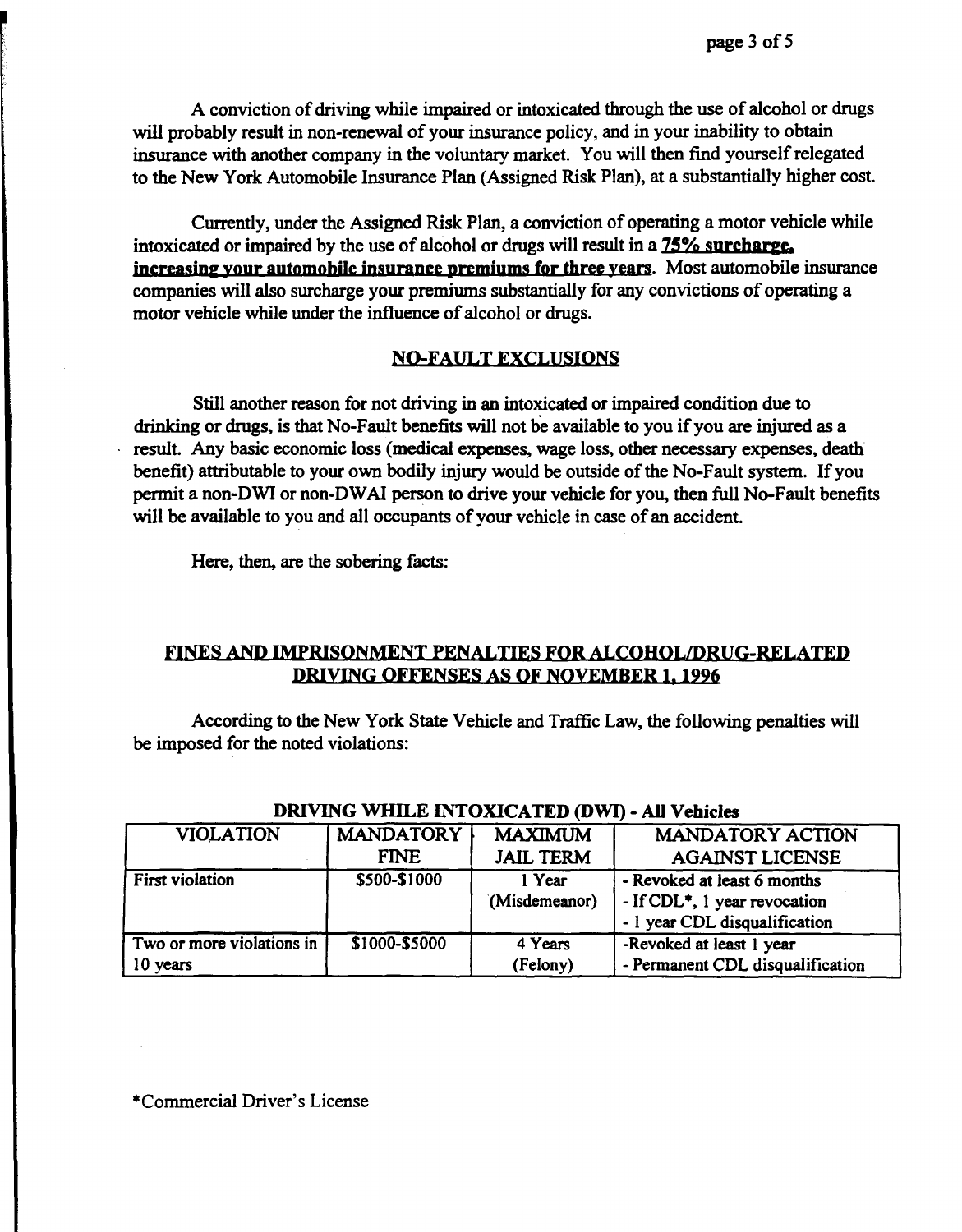| <b>VIOLATION</b>             | <b>MANDATORY</b> | <b>MAXIMUM JAIL</b>  | <b>MANDATORY ACTION</b>           |
|------------------------------|------------------|----------------------|-----------------------------------|
|                              | <b>FINE</b>      | <b>TERM</b>          | <b>AGAINST LICENSE</b>            |
| <b>First violation</b>       | \$300-\$500      | 15 Days              | -Suspended 90 days                |
|                              |                  | (Traffic Infraction) | - If CDL, 1 year revocation       |
|                              |                  |                      | - 1 year CDL disqualification     |
| Violations within 5 years of | \$500-\$750      | 30 Days              | - Revoked at least 6 months       |
| any convictions for DWI or   |                  | (Traffic Infraction) | - Permanent CDL disqualification  |
| <b>DWAI</b>                  |                  |                      |                                   |
| Violations within 10 years   | \$750-\$1500     | 180 Days             | -Revoked at least 6 months if     |
| of any two or more           |                  | (Misdemeanor)        | current violation occurred within |
| convictions for DWI or       |                  |                      | 10 years of the previous          |
| <b>DWAI</b>                  |                  |                      | conviction                        |
|                              |                  |                      | - Permanent CDL disqualification  |

## **DRIVING WHILE ABILITY IMP AIRED (DW Al)** - **Private Passenger Vehicle**

# COMMERCIAL MOTOR VEHICLE

| <b>VIOLATION</b>      | <b>MANDATORY FINE</b> | MAXIMUM JAIL         | <b>MANDATORY</b>       |
|-----------------------|-----------------------|----------------------|------------------------|
|                       |                       | <b>TERM</b>          | <b>ACTION AGAINST</b>  |
|                       |                       |                      | <b>LICENSE</b>         |
| Per se - Level 1      | \$300-\$500           | 15 Days              | - 1 year CDL           |
| $(.04\% - .07\%$ BAC) |                       | (Traffic Infraction) | disqualification       |
|                       |                       |                      | -1 year CDL revocation |
| Per se - Level II     | \$500-\$1500          | 180 Days             | - 1 year CDL           |
| (more than .07% but   |                       | (misdemeanor)        | disqualification       |
| less than .10%BAC)    |                       |                      | year revocation        |

# **OPERATING A MOTOR VEHICLE UNDER THE AGE OF 21 AFTER CONSUMING ALCOHOL** - **Private Passenger Vehicle**

| <b>VIOLATION</b>       | <b>MANDATORY FINE</b> | <b>MAXIMUM JAIL</b><br><b>TERM</b> | <b>MANDATORY</b><br><b>ACTION AGAINST</b><br><b>LICENSE</b>                           |
|------------------------|-----------------------|------------------------------------|---------------------------------------------------------------------------------------|
|                        |                       |                                    |                                                                                       |
| <b>First violation</b> | \$125                 | N/A                                | - Suspended 6 months                                                                  |
| Two or more violations | \$125                 | N/A                                | - 1 year revocation or<br>until the person reaches<br>age 21, whichever is<br>greater |